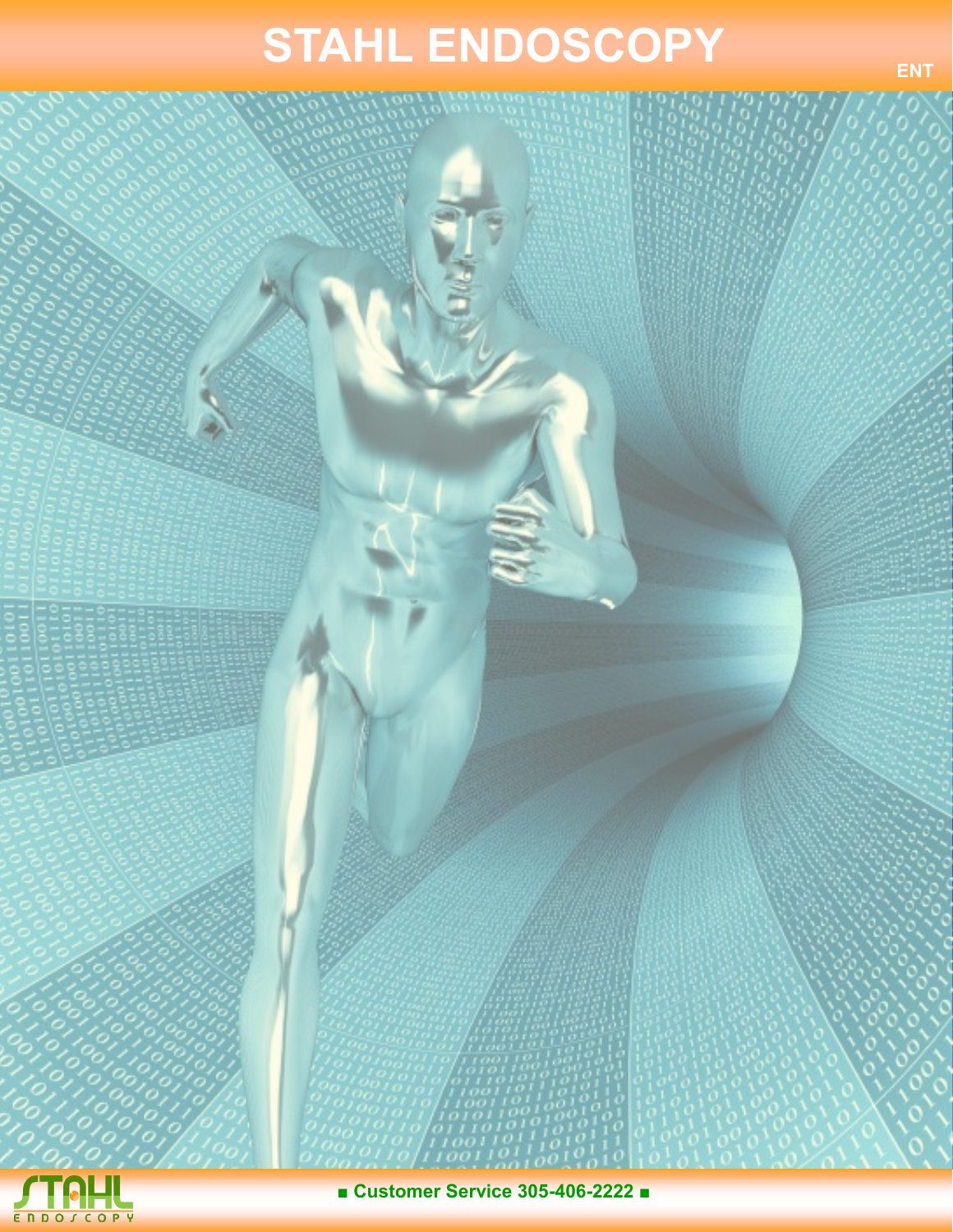### **NASO-PHARYNGOSCOPES**



### **DESCRIPTION CAT #**

Flexible Naso-Pharyngoscope 5032.300 with ETO valve

### **Naso-Pharyngoscope 3.2 mm**

- Conventional image bundle, **7,000** pixels
- 2 way deflection
- One hand operation
- Includes: transport case, leakage tester, light guide 05.0086L

Working length: 300 mm Working-Ø: 3.2 mm Length of movable tip section:  $20 \text{ mm}$ <br>Viewing direction:  $0^{\circ}$ Viewing direction: 0°<br>Field of view 70° Field of view Depth of field: 6 mm - 1,000 mm

Deflection: up 140°, down 140°



Flexible Naso-Pharyngoscope 5032.300/16k with ETO valve

### **Naso-Pharyngoscope 3.2 mm**

- Conventional image bundle, **16,000** pixels
- 2 way deflection
- One hand operation
- Includes: transport case, leakage tester, light guide 05.0086L

Working length: 300 mm Working-Ø: 3.2 mm<br>Deflection: up 140° up 140°, down 140° Length of movable tip section: 20 mm Viewing direction: 0° Field of view 80° Depth of field: 6 mm - 1,000 mm

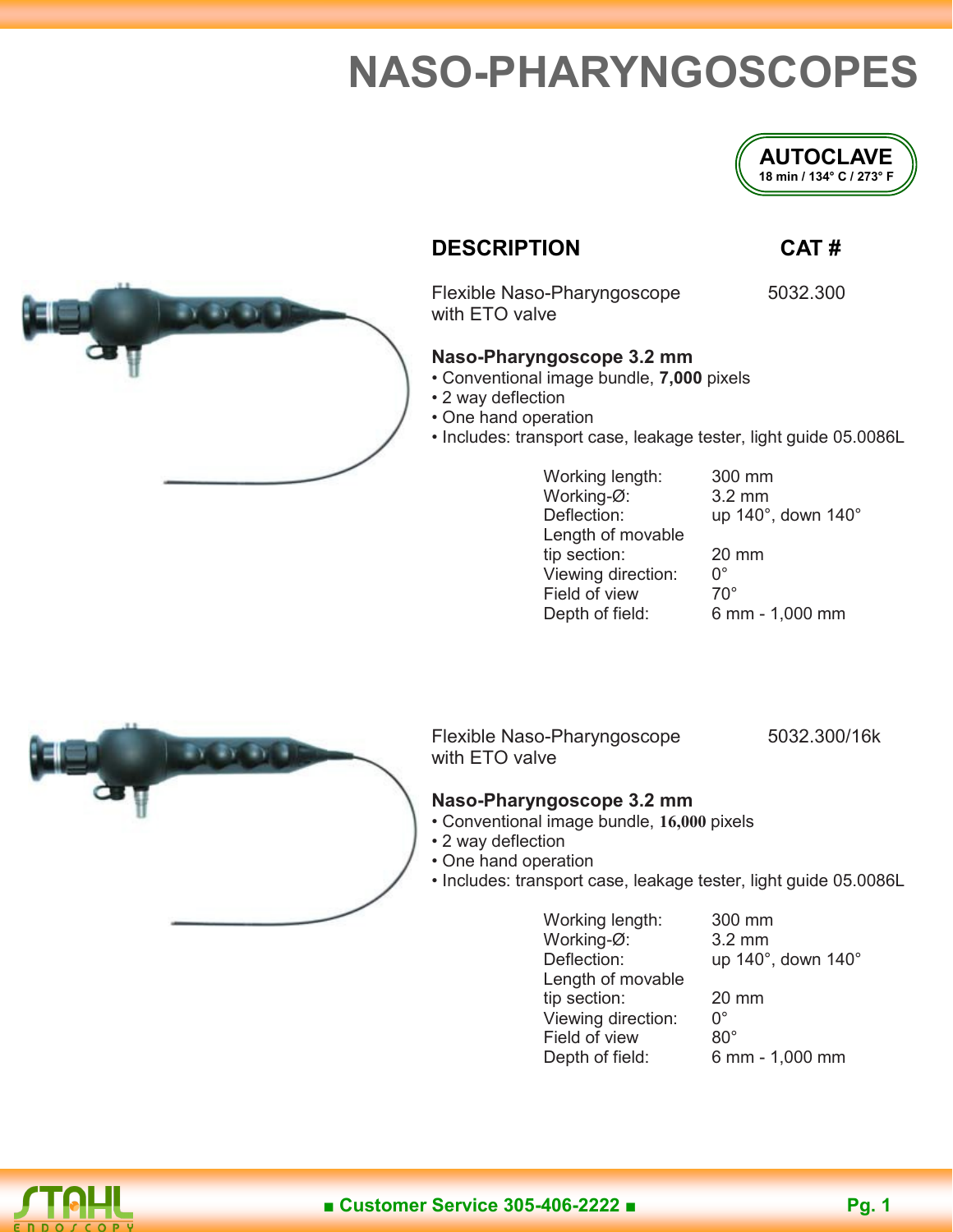### **NASO-PHARYNGOSCOPES**



### **DESCRIPTION CAT #**

Flexible Naso-Pharyngoscope 5038.300 with ETO valve

### **Naso-Pharyngoscope 3.8 mm**

- Conventional image bundle, **12,000** pixels
- 2 way deflection
- One hand operation
- Includes: transport case, leakage tester, light guide 05.0086L

Working length: 300 mm Working-Ø: 3.8 mm Length of movable tip section:  $25 \text{ mm}$ <br>Viewing direction:  $0^{\circ}$ Viewing direction: 0°<br>Field of view 80° Field of view Depth of field: 6 mm - 1,000 mm

Deflection: up 120°, down 120°

### **TELE-LARYNGO-PHARYNGOSCOPE**



### **DESCRIPTION CAT #**

Tele-Laryngo-Pharyngoscope 51090-153

### *FlexiLux* **II Tele-Laryngo-Pharyngoscope**

- Sharp image, significant depth of field
- High performance illumination
- 2 different magnifications:

Panoramic view and examination of details

• Soakable and gas sterilizable

Working length: 153 mm, rigid Working-Ø: 10.00 mm Direction of view: 90° Working distance: 15 mm to infinity Magnification: 1:1.6

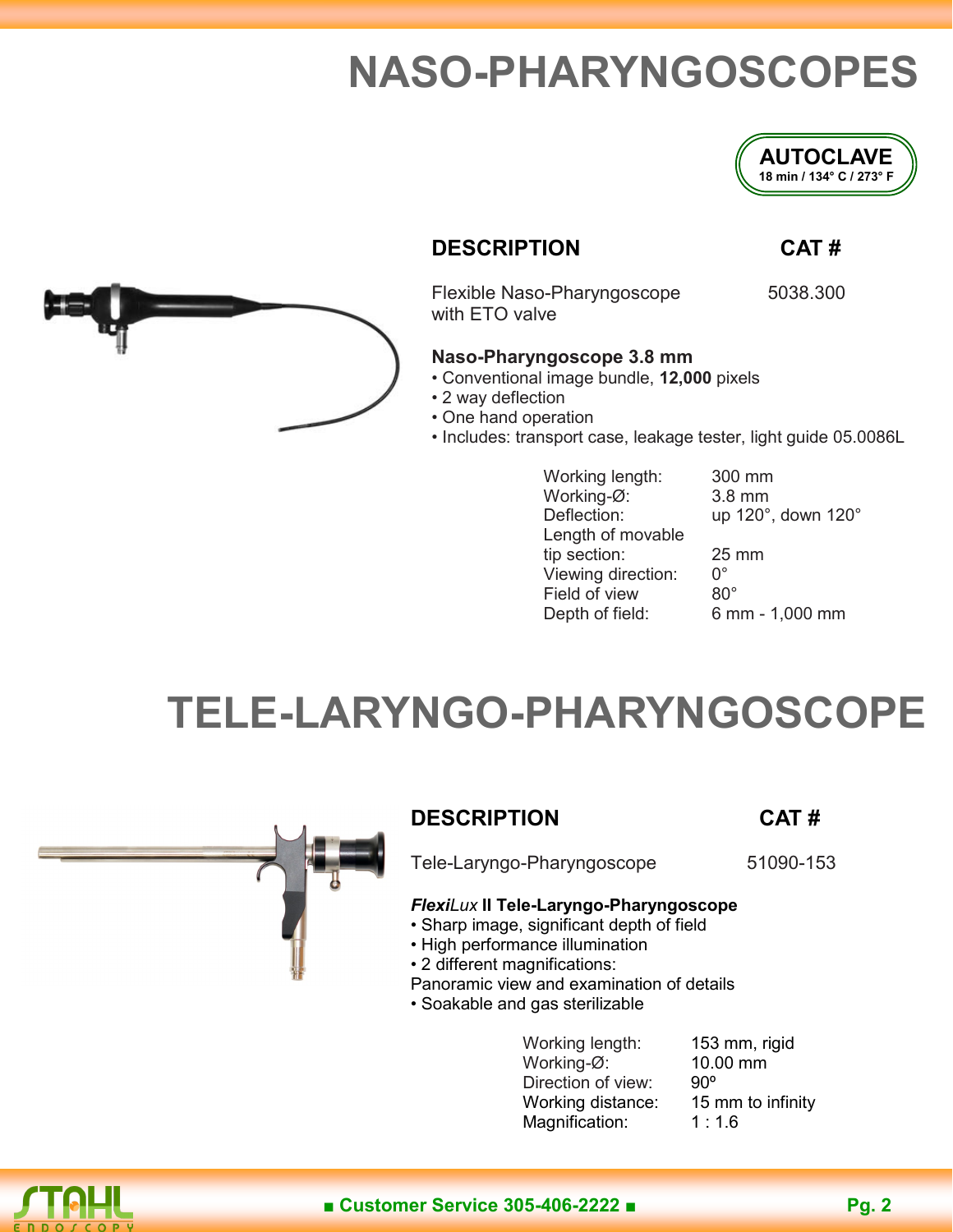### **VIDEO NASO-PHARYNGOSCOPE WITH CHIP-IN-TIP TECHNOLOGY**



- Clear, full format monitor image through Chip-in-Tip video technology (CMOS)
- Bright and homogenous illumination by means of an integrated LED illumination engine
- Excellent 135° distal deflection brings hard to reach areas into view
- Thin and extremely flexible 3.8 mm diameter insertion tube optimized for more patient comfort
- Increased physician comfort due to ergonomic handpiece design
- Simple start-up, no camera adjustments or white-balance necessary due to factory video settings and LED illumination
- Absolutely silent controller
- Low cost of ownership since the all-in-one approach replaces fiber naso-pharyngoscope, camera and light source

This video naso-pharyngoscope impresses with its ease of use and high level of innovation. The improved ergonomic handpiece with easy to reach deflection lever and function buttons offers user friendly operation. Excellent engineering and the use of high quality materials lead to a long reprocessing lifetime.





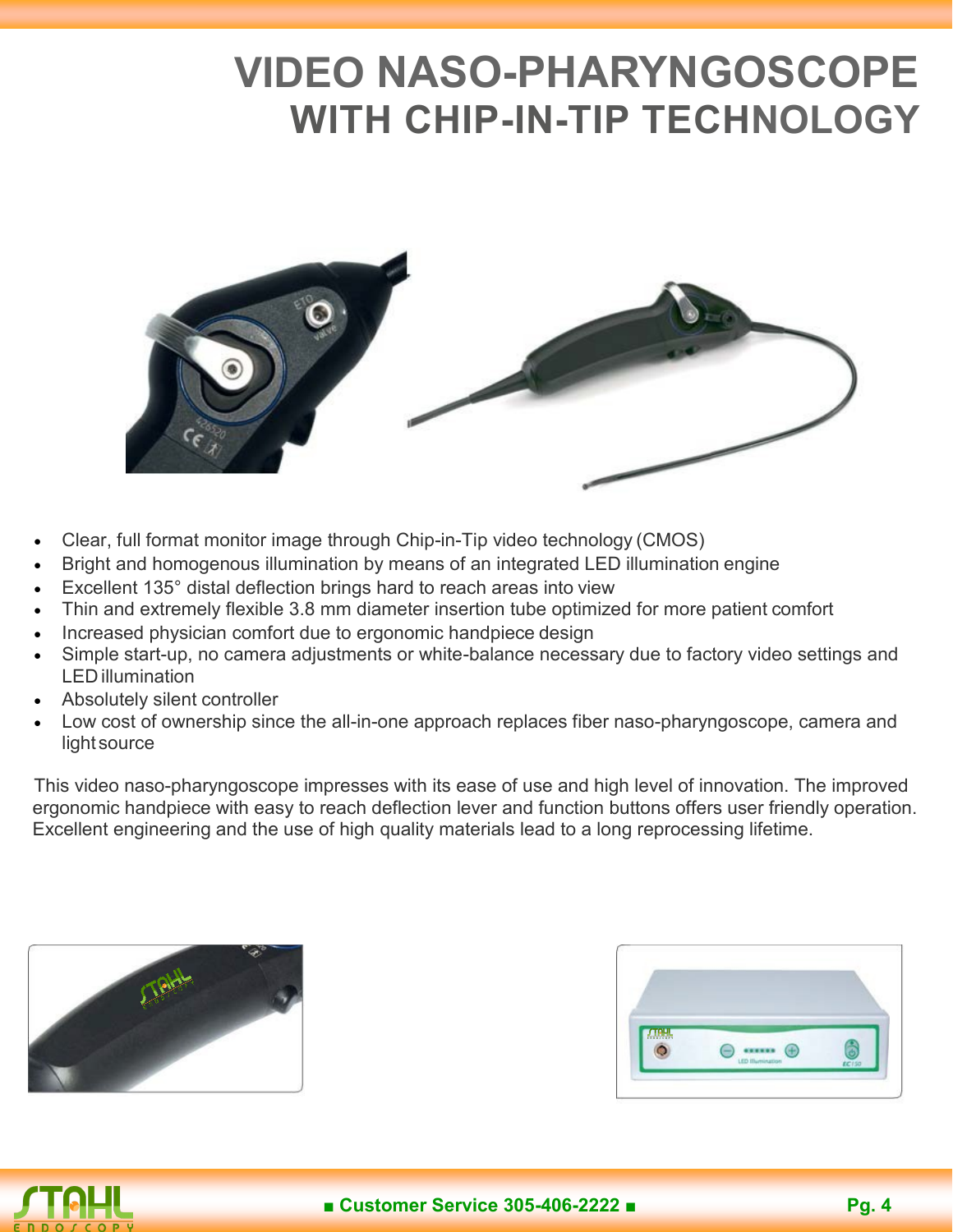## **TECHNICAL DATA**

| <b>DESCRIPTION</b>                                                                                                                                              | <b>ITEM NUMBER</b> |
|-----------------------------------------------------------------------------------------------------------------------------------------------------------------|--------------------|
| Video Naso-Pharyngoscope Set<br>Consisting of: Video Naso-Pharyngoscope, EC150 camera controller,<br>software CD (demo version), leakage tester, transport case | 31.0010s.cam       |

#### **VIDEO NASO-PHARYNGOSCOPE**

| <b>OPTICAL SYSTEM</b>       |                   |
|-----------------------------|-------------------|
| Image sensor                | CMOS              |
| Image resolution            | QVGA              |
| Field of view               | $85^\circ$        |
| Direction of view           | $0^{\circ}$       |
| Depth of field              | $6 - 60$ mm       |
| <b>INSERTION TUBE</b>       |                   |
| Distal end outer diameter   | 3.8 <sub>mm</sub> |
| Working length              | 300mm             |
| Integrated LED illumination | Yes               |
| <b>BENDING SECTION</b>      |                   |
| Angulation range            | up 135°/down 135° |

#### **EC150 CAMERA CONTROLLER**

| SPECIFICATIONS       |                                |
|----------------------|--------------------------------|
| Front panel controls | LED intensity control / On-Off |
| Outputs              | 2 x Video (CVBS), 1 x USB      |

Monitor (recommended: 15"), external recording device or PC software, disinfection wipes are available upon request. Please contact us for further information.

### **DETAILS**



**DISTAL TIP** 



DEFLECTION LEVER



FUNCTION BUTTONS